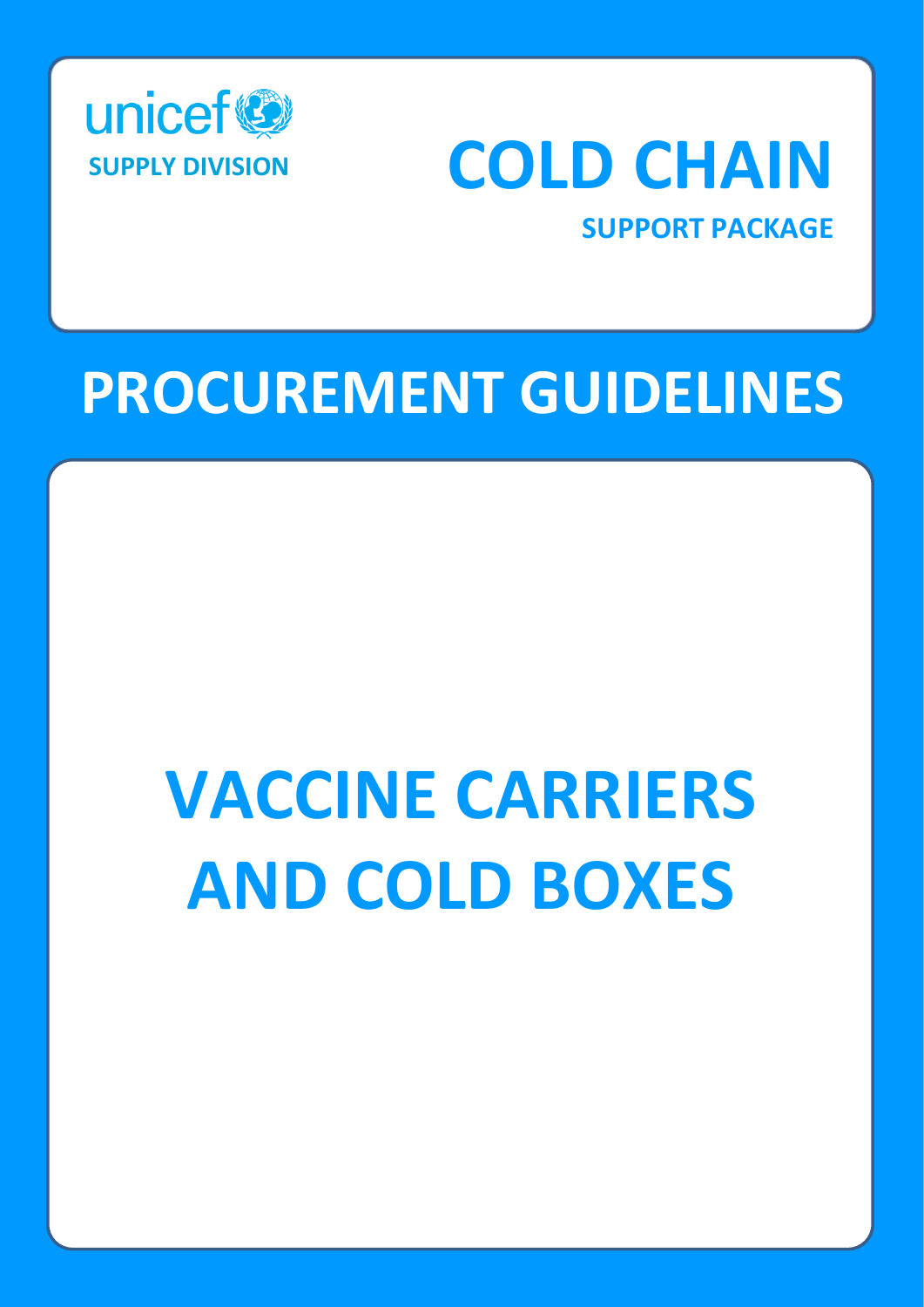### **Procurement Guidelines**

### **Vaccine Carriers and Cold Boxes**

Key information for UNICEF staff and partners, ensuring the effective and efficient procurement of Cold Chain equipment.

This module gives guidance to the procurement of Vaccine Carriers and Cold Boxes for vaccine distribution.

> Always make sure that you have the latest version of this document by checking the [CCSP website.](http://www.unicef.org/supply/index_68367.html)

Document Update: January 11, 2021

Suggestions and feedback: [sd.coldchain@unicef.org](mailto:sd.coldchain@unicef.org)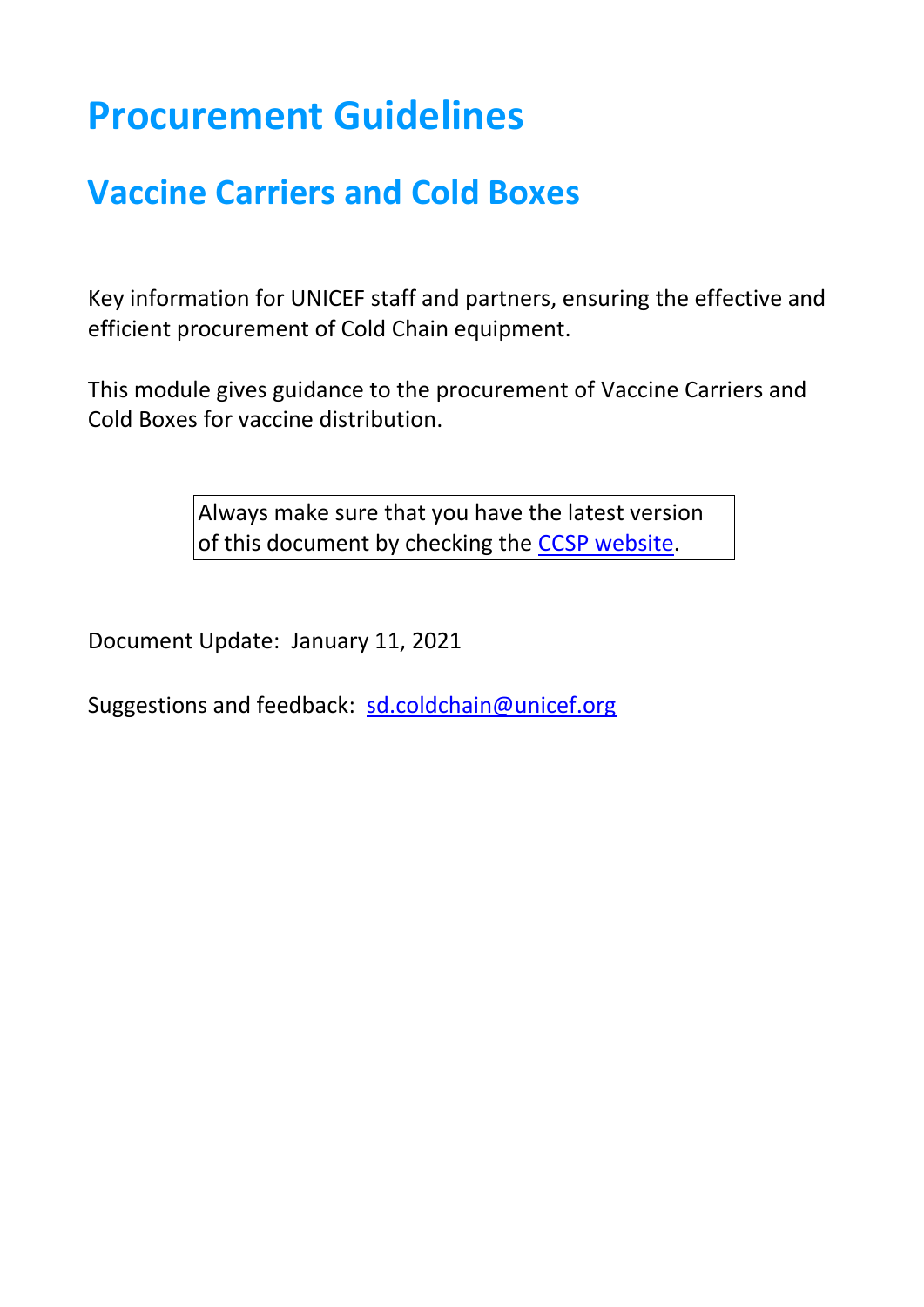#### Contents

|                | $\mathbf{1}$ |  |  |  |
|----------------|--------------|--|--|--|
| $\overline{2}$ |              |  |  |  |
| 3              |              |  |  |  |
| $\mathbf{A}$   |              |  |  |  |
|                | 4.1          |  |  |  |
| 5              |              |  |  |  |
| 6              |              |  |  |  |
|                |              |  |  |  |
| $\overline{7}$ |              |  |  |  |
|                | 7.1          |  |  |  |
|                | 7.2          |  |  |  |
|                | 7.3          |  |  |  |
|                |              |  |  |  |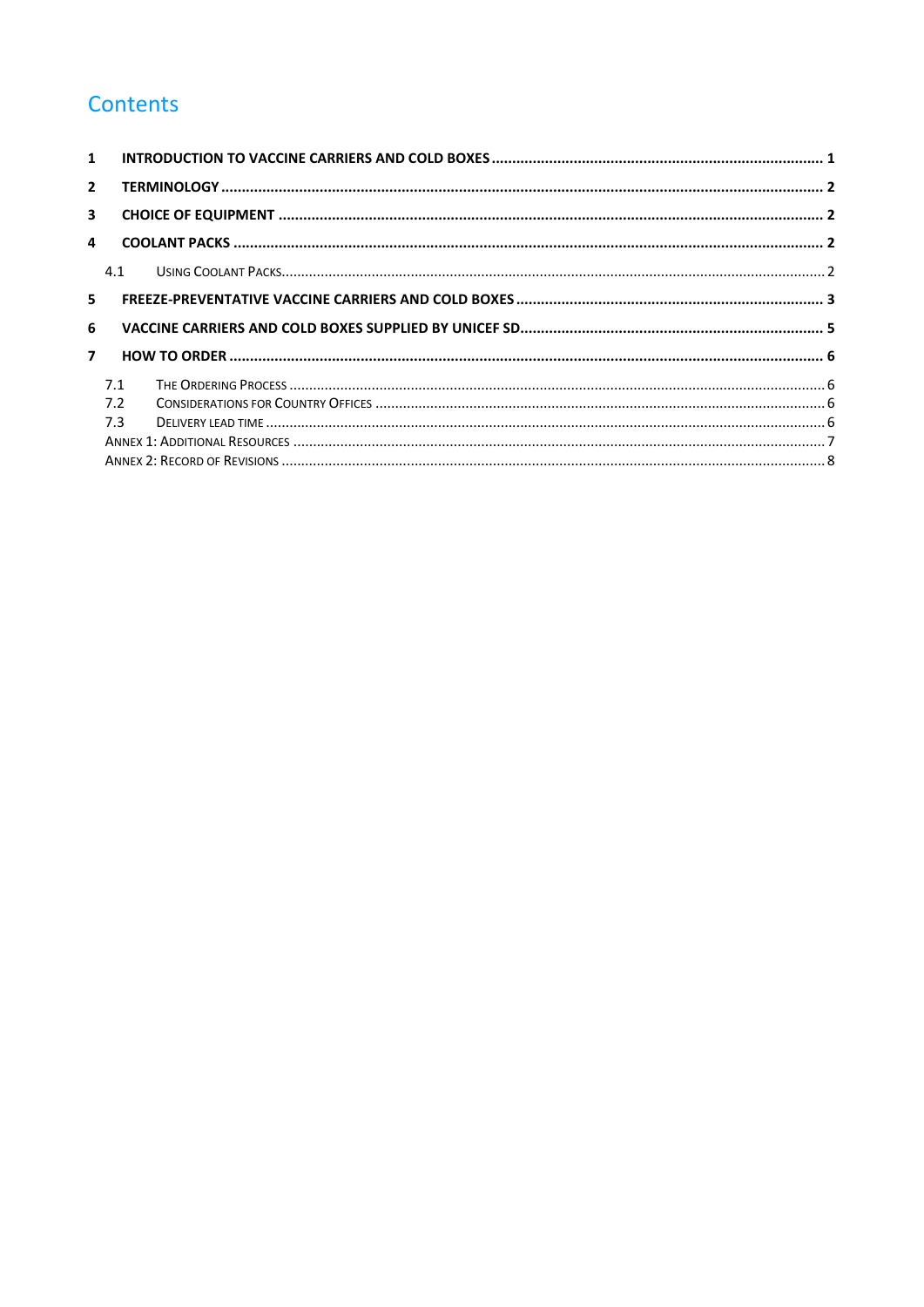#### Acronyms

| СB          | Cold Box                             |
|-------------|--------------------------------------|
| <b>CCSP</b> | Cold Chain Support Package           |
| CO          | <b>Country Office</b>                |
| <b>DOA</b>  | Direct Order Arrangement             |
| FP          | Freeze-Preventative                  |
| <b>FPCB</b> | Freeze-Preventative Cold Box         |
| <b>FPVC</b> | Freeze-Preventative Vaccine Carrier  |
| <b>LTA</b>  | Long Term Arrangement                |
| <b>OPV</b>  | Oral Polio Vaccine                   |
| <b>PCM</b>  | <b>Phase Change Material</b>         |
| <b>PHC</b>  | Primary Health Care                  |
| PQS         | Performance Quality and Safety       |
| PS          | <b>Procurement Services</b>          |
| SD          | <b>Supply Division (UNICEF)</b>      |
| <b>UIFP</b> | User-Independent Freeze-Preventative |
| VC          | Vaccine Carrier                      |
| <b>VVM</b>  | Vaccine Vial Monitor                 |
| WHO         | World Health Organization            |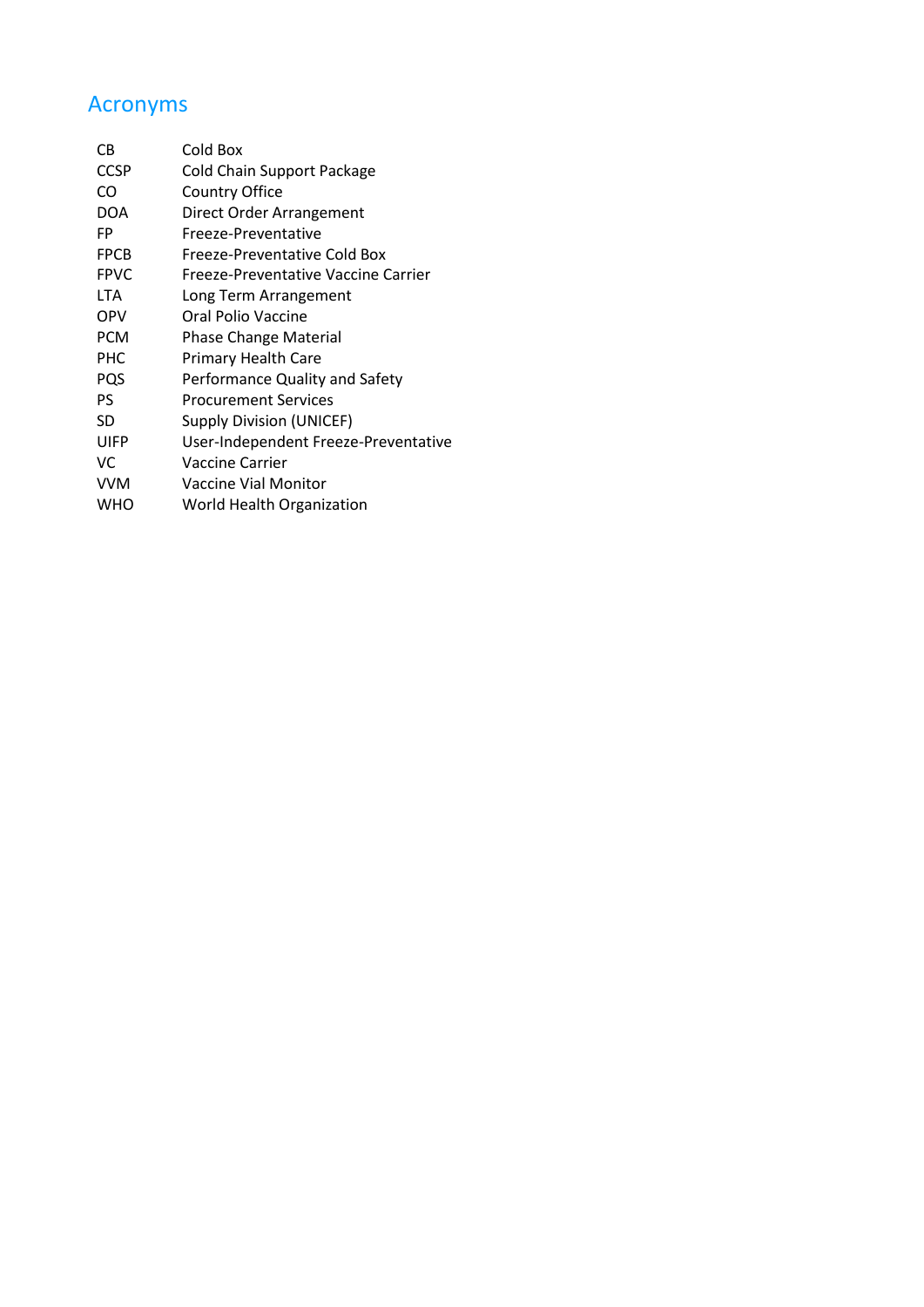#### <span id="page-4-0"></span>1 Introduction to Vaccine Carriers and Cold Boxes

Cold boxes, vaccine carriers and coolant packs are used for keeping vaccines cold during transportation. In comparison with cold boxes, vaccine carriers have a smaller volume, suitable for use by health workers during immunization campaigns and out-reach services. As these are passive devices, coolant packs are used as accessories for both cold boxes and vaccine carriers to provide the cooling capacity for a limited time period.

The products are, in principle, simple. Overall, there is a low level of skill required to use them. Coolant packs are put into the boxes/carriers packed with the vaccine vials, in accordance with the instructions provided with the product (drawings inside the cover of the box/carrier). All vaccine carriers and



© UNICEF/NYHQ2011-2454/Sokol

Carrying a 'cold box' filled with polio vaccines, a health worker passes other travelers on a dirt road as he journeys to Pakur Village, in Unity State. Cold boxes play a critical role in preserving the 'Cold Chain', the series of temperature controls required to maintain vaccine potency from manufacture through inoculation.

cold boxes are supplied with one set of coolant pack required as standard.

**Cold boxes** are insulated containers which are lined with coolant packs to keep vaccines and diluents cold during transportation and/or short period storage. Cold boxes are used to collect and transport vaccine supplies from one vaccine store to another, and from vaccine stores to health facilities. These products are also used to temporarily store vaccines when the refrigerator is out of order or being defrosted.

The vaccine storage capacity of cold boxes is between 5 and 25 litres.

Cold boxes can be grouped into two range categories:

- 1. **Short range:** With a minimum cold life of 48 hours at 43°C ambient temperature.
- 2. **Long range:** With a minimum cold life of 96 hours at 43°C ambient temperature.

**Vaccine carriers** are insulated containers that, when lined with coolant packs, keep vaccines and diluents cold during transportation. Vaccine carriers are smaller than cold boxes and are easier to carry when walking. These products are used for transporting vaccines from health facilities with refrigeration to outreach immunization sessions where refrigeration and ice are not available. Vaccine carriers are typically carried by a single health worker travelling on foot or by other means, where the combined journey time and immunization activity may range from a few hours to a whole day.

The vaccine storage capacity of vaccine carriers is between 0.8 to 3.4 litres.

Vaccine carriers can be grouped into two range categories:

- 1. **Short range:** With a minimum cold life of 15 hours at 43°C ambient temperature.
- 2. **Long range:** With a minimum cold life of 30 hours at 43°C ambient temperature.

All pre-qualified vaccine carriers and cold boxes are listed on the [WHO website](https://apps.who.int/immunization_standards/vaccine_quality/pqs_catalogue/categorypage.aspx?id_cat=18) for pre-qualified equipment.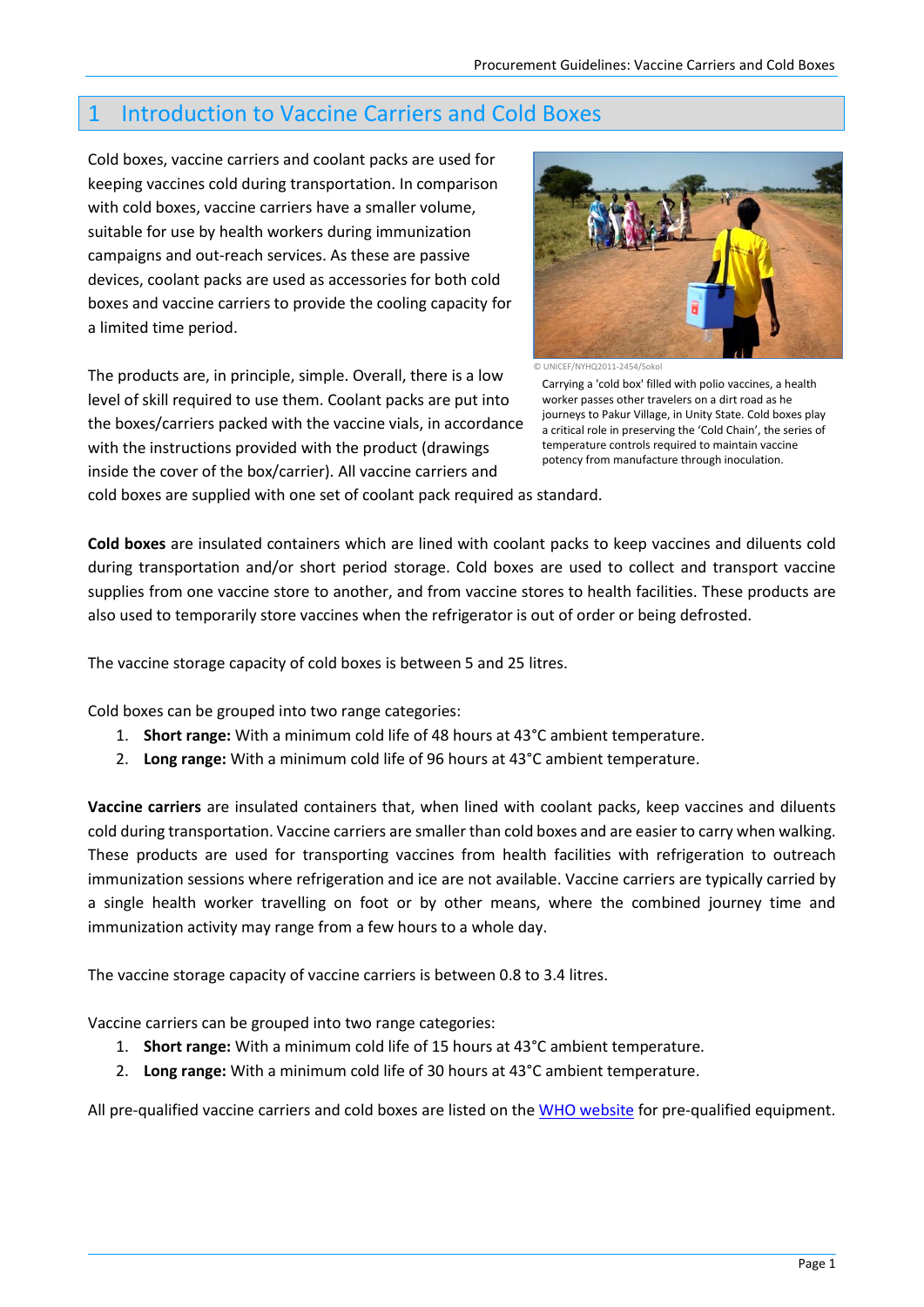#### <span id="page-5-0"></span>2 Terminology

**Cold life:** The empty container is stabilized at +43°C and loaded with icepacks. Cold life is measured from the moment when the container lid is closed until the temperature of the warmest point in the vaccine storage compartment first reaches +10°C, at a constant ambient temperature of +43°C.

**Cool life:** The empty container is stabilized at +43°C and loaded with coolant packs which have been stabilized at + 5°C for a minimum of 24 hours. Cool life is measured from the moment when the container is closed, until the temperature of the warmest point inside the vaccine storage compartment first reaches +20°C, at a constant ambient temperature of +43°C.



Health Workers travel by boat across the Indus River to remote Shah Nawaz Village in Shikarpur District in Sindh Province. They are on their way to vaccinate children under age five in the flood-affected village. One of the

**Coolant pack**: Coolant packs are flat, square plastic bottles that are filled with water and cooled. Coolant packs are lined inside vaccine carriers or cold boxes to keep the vaccines cool during the transport. women carries an insulated cold box.

**Ice pack**: A water-pack frozen to a temperature between -5°C and -20°C before use. Icepacks are used frozen for the transport of oral polio vaccine (OPV) and used conditioned (see procedure for conditioning further down) for the transport of all other vaccines.

**Temperature Stability:** The vaccine carriers and cold boxes are tested for temperature stability at ambient temperatures of 43°C and -20°C in [WHO-](http://www.who.int/immunization_standards/vaccine_quality/e03_prequalified_equip/en/index.html)accredited laboratories to ensure that at field conditions the equipment will perform optimally. The frequency and duration of door openings will raise the internal temperature of the boxes and will shorten the Cold life and Cool life.

#### <span id="page-5-1"></span>3 Choice of Equipment

The most suitable cold boxes & vaccine carriers for addressing the transport needs can be determined by:

- The vaccine storage capacity needed;
- The cold life needed, that is, the longest time that vaccine will be stored in the box;
- The weight and the dimensions of the box, which depends on the mode of transport, whether by motor vehicle, bicycle, or hand; and
- Number and type of coolant packs compatible with cold box to realize its rated cold life.

#### <span id="page-5-2"></span>**Coolant Packs**

#### <span id="page-5-3"></span>4.1 Using Coolant Packs

Coolant-packs can be prepared for use in four different ways as follows; frozen icepacks, conditioned icepacks, cool water packs, warm water packs.

Icepacks (frozen coolant packs) are used only for OPVs and similar vaccines, which are not damaged by freezing.

In order to protect freeze-sensitive vaccines, frozen icepacks should be conditioned before they are lined in non-freeze preventative CBs or VCs. Conditioned icepacks or cool water packs between + 2°C to +8°C are used to keep vaccines cool inside the non-freeze preventative vaccine carriers or cold boxes.

Warm water-packs are used to protect freeze-sensitive vaccines in countries where temperatures are frequently below 0°C and heated vehicles are not available.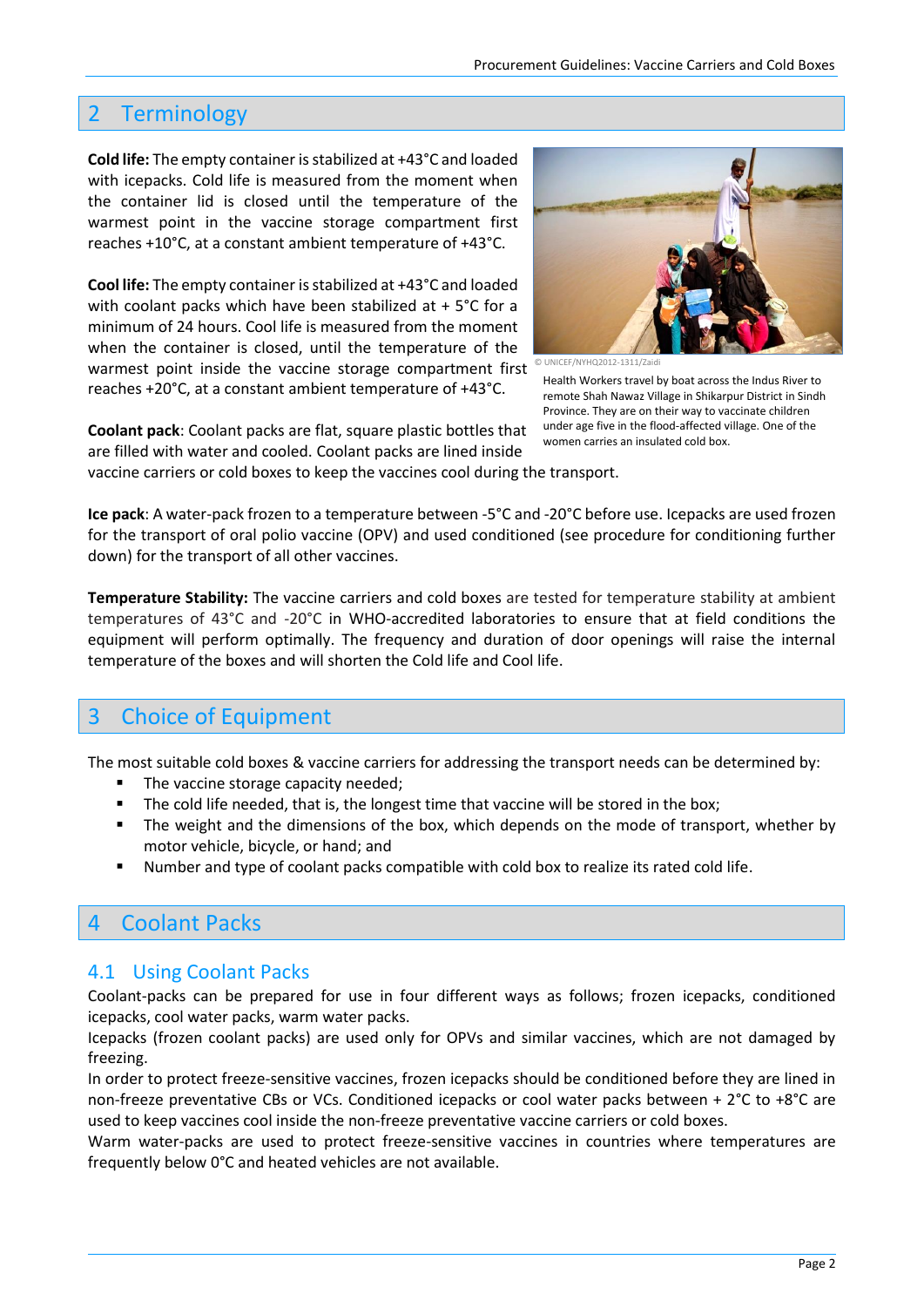The number and type of coolant packs required for a cold box or vaccine carrier varies according to the type of cold box or vaccine carrier. Note that one set of coolant packs is provided with each procured cold box or vaccine carrier (both standard and freeze-preventative types).

FFVCs and FFCBs should be used with frozen coolant packs without conditioning whereas standard VC and CB models should be used with conditioned coolant packs.

#### <span id="page-6-0"></span>5 Freeze-Preventative Vaccine Carriers and Cold Boxes

In recent years manufacturers have started to develop Freeze-Preventative Vaccine Carriers (FPVCs) and Freeze-Preventative Cold Boxes (FPCBs) to reduce the risk of vaccine freezing during transport and allow health staff to use these products without the need to pre-condition coolant packs.

In order to prevent direct contact between vaccines and coolant packs, these FPVCs/FPCBs are designed to have an insulated barrier lining, which separates the vaccine storage compartment from the coolant packs. Therefore, compared to standard VC and CB models, FPVC and FPCBs have higher weights and volumes due to these integrated design elements which reduce the risk of freezing for vaccines.

On contrary to standard VCs and CBs, **FFPCs and FPCBs should be used with frozen coolant packs without conditioning**. FFVCs & FFCBs should not be used with cool water packs or conditioned ice packs, as the use of cool water packs will severely reduce the FPVC & FPCB's capacity to keep the vaccines cold. "If conditioned ice packs are placed into freeze-preventive equipment, it may take longer to get cold, and may not stay cold as long."<sup>1</sup> Strong consideration should therefore be given to avoid in-country risk of users inadvertently using cool water packs or conditioned ice packs with FPVCs or FPCBs.

Please note that each FPVC and FPCB carry a permanent label with vaccine storage instructions attached to the inside of the lid, which describe how to use the coolant packs for that specific FPVC/CB model. Health staff should strictly adhere to these instructions while using these products.

Differentiating between standard (non-freeze preventative) and freeze-preventive VC and CB models: Since the coolant pack treatments (frozen vs. conditioned/cool) will be different in standard and freezepreventative VC and CBs, it is important that the difference between these two types are known by the health staff who will use them. "All freeze-preventive equipment has a physical barrier separating the vaccine storage compartment from the icepacks, to prevent direct contact. This simple feature helps to distinguish between the two types."<sup>1</sup> (Please see Images 1 to 4 of standard vs. freeze-preventative VC and CB models on the next page).

However, if necessary, the FPCB and FPVC models can also be marked with permanent markers to avoid confusing these models with standard VC and CBs. This would ensure that only frozen coolant packs are used with FPVC and FPCBs.

- Standard VC and CB models should be used with properly conditioned icepacks or cool water packs to avoid the risk of freezing.
- *FPVCs and F*P*CBs should not be used with cool water packs or conditioned icepacks. FFVCs and FFCBs are designed to be used with frozen icepacks.*

Please note that WHO-PQS working group and UNICEF-Programme Division will publish a detailed guidance note regarding the use of FPVCs and FPCBs in early 2021, which will include the key considerations to facilitate the use of new FPVCs and FPCBs. Please refer to "**Implementation of Freeze Preventive Equipment for Immunization Programs**" interim guidance note for further explanations and considerations regarding the freeze-preventative vaccine carriers and cold boxes.<sup>1</sup> Links to the additional resources on WHO prequalified vaccine carriers and freeze-preventive vaccine carriers can be found in Annex 1, Additional Resources.

<sup>&</sup>lt;sup>1</sup> Implementation of Freeze Preventive Equipment for Immunization Programs by WHO-PQS Working Group & UNICEF-PD, 2021.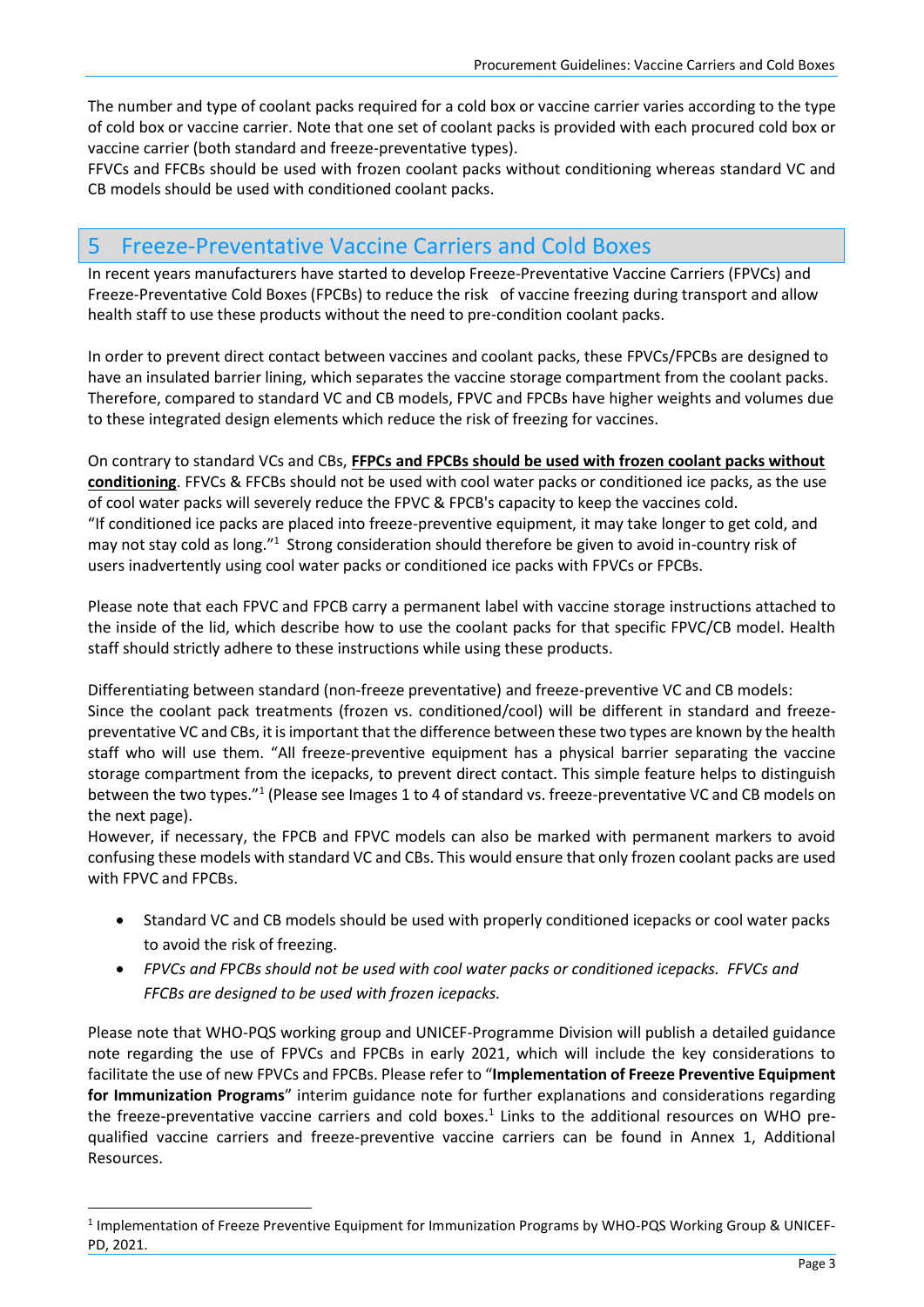

© UNICEF/UN0292472/Hol

**Image 1.** A standard vaccine carrier, without an insulated barrier lining to separate the vaccine storage compartment from the icepacks.<sup>2</sup>



**Image 2.** A freeze-preventative vaccine carrier with an insulated barrier separating the vaccine storage compartment from the icepacks. <sup>3</sup>



© UNICEF/UN0353369/Herwig

**Image 3.** A standard cold box, without an insulated barrier lining to separate the vaccine storage compartment from the icepacks.<sup>4</sup>



**Image 4.** A freeze-preventative cold box with an insulated barrier separating the vaccine storage compartment from the icepacks.<sup>5</sup>

<sup>2</sup> Photo credit: © UNICEF/UN0292472/Hol

<sup>3</sup> Photo retrieved from:

[https://apps.who.int/immunization\\_standards/vaccine\\_quality/pqs\\_catalogue/LinkPDF.aspx?UniqueID=32d08dc9-](https://apps.who.int/immunization_standards/vaccine_quality/pqs_catalogue/LinkPDF.aspx?UniqueID=32d08dc9-2727-4eaf-a1d2-7b95f1961ace&TipoDoc=DataSheet&ID=0) [2727-4eaf-a1d2-7b95f1961ace&TipoDoc=DataSheet&ID=0](https://apps.who.int/immunization_standards/vaccine_quality/pqs_catalogue/LinkPDF.aspx?UniqueID=32d08dc9-2727-4eaf-a1d2-7b95f1961ace&TipoDoc=DataSheet&ID=0)

<sup>4</sup> Photo credit: © UNICEF/UN0353369/Herwig

<sup>5</sup> Photo retrieved from: Instruction of FFCB-15L, Qingdao Leff International Trading Co., Ltd.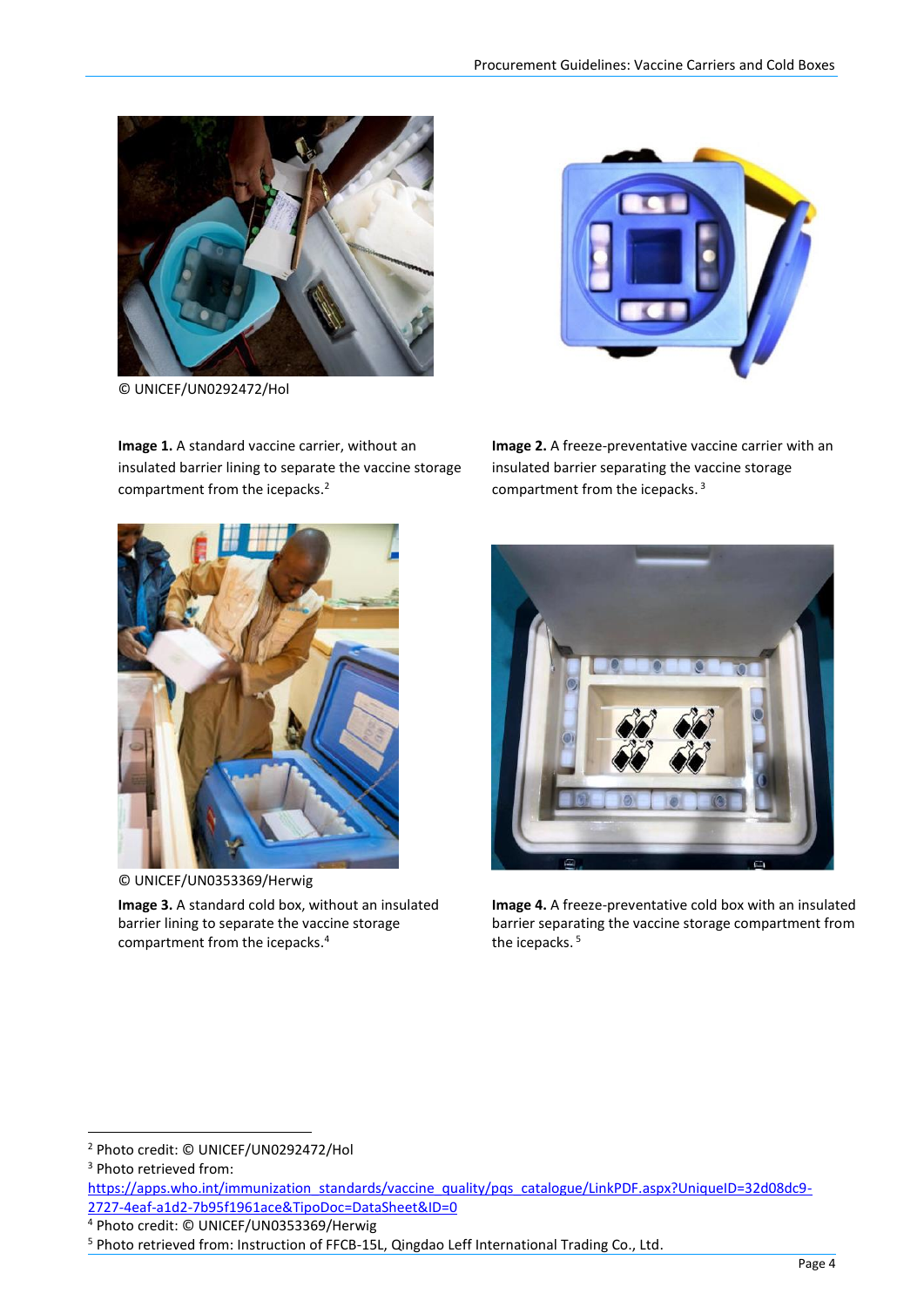#### <span id="page-8-0"></span>6 Vaccine Carriers and Cold Boxes supplied by UNICEF SD

UNICEF Supply Division (SD) only supplies Vaccine Carriers and Cold Boxes that fulfil the quality requirements set by WHO, documented in the [WHO PQS catalogue.](https://apps.who.int/immunization_standards/vaccine_quality/pqs_catalogue/categorypage.aspx?id_cat=18)<sup>6</sup> UNICEF SD procures Cold Chain products via Supply Division Long Term Arrangements (LTAs)<sup>7</sup> and Direct Ordering Arrangements (DOAs).

Standard and Freeze-preventative VC and CB models, which are included in LTAs and/or DOAs can be reviewed by clicking to th[e UNICEF Supply Catalogue.](https://supply.unicef.org/all-materials/cold-chain-equipment/cold-boxes-vaccine-carriers.html)

Multiple models of standard Cold Boxes and Vaccine Carriers are available under Direct Order Arrangements (DOAs) and can be procured directly by the Country Offices. No LPAs are required for supplies which can be procured through DOAs established by SD. Direct Order Arrangements are also published in [intranet page of](https://unicef.sharepoint.com/sites/SD/SitePages/ColdChainEquipment.aspx)  [the Cold Chain Unit](https://unicef.sharepoint.com/sites/SD/SitePages/ColdChainEquipment.aspx)<sup>8</sup>, where further details regarding these arrangements can be found. Country Offices can reach out to [Cold Chain Unit](mailto:sd.coldchain@unicef.org) for their queries on available products.

Table 1. Vaccine Carriers, Cold Boxes and Coolant Packs supplied by UNICEF SD (LTA):

| <b>Product Description</b>                             |
|--------------------------------------------------------|
| Vaccine Carrier, Small (<1L), short range <sup>9</sup> |
| Vaccine Carrier, Large (1-2L), long range              |
| Vaccine Carrier, X-large (>2L), long range             |
| Freeze-preventative VC, Large (1-2L), long range       |
| Cold Box, Small (5-15L), short range <sup>10</sup>     |
| Cold Box, Small (5-15L), long range                    |
| Cold Box, Large (15-25L), short range                  |
| Cold Box, Large (15-25L), long range                   |
| Freeze-preventative CB, Large (15-25L), long range     |
| Ice Packs 0.3L                                         |
| Ice Packs 0.4L                                         |
| Ice Packs 0.6L                                         |

VC and CB models, currently available on Direct Order Arrangement (DOA):

Table 2. Products Available on Direct Order Arrangement (DOA):

| <b>Product Description</b>                 |
|--------------------------------------------|
| Vaccine Carrier, Small (<1L), short range  |
| Vaccine Carrier, Large (1-2L), long range  |
| Vaccine Carrier, X-large (>2L), long range |
| Cold Box, Small (5-15L), short range       |
| Cold Box, Small (5-15L), long range        |
| Cold Box, Large (15-25L), short range      |
| Cold Box, Large (15-25L), long range       |
| Ice Packs 0.3L                             |
| Ice Packs 0.4L                             |
| Ice Packs 0.6L                             |

<sup>6</sup> UNICEF SD procures pre-qualified and listed equipment that conform to WHO standards. These standards are documented in the WHO PQS (Performance, Quality and Safety) manual, which is accessible online.

 $7$  UNICEF SD establishes Long Term Arrangements (LTAs) with product suppliers, usually for a period of 24 months.

Refer to the document General Procurement Guideline for further details on LTAs.

<sup>8</sup> UNICEF intranet pages can be entered via login from a UNICEF staff account.

<sup>9</sup> Please note that short and long ranges refer to different time ranges in vaccine carriers and cold boxes. Please see the time ranges for short range and long range for each product type given in detail on page 1.

<sup>&</sup>lt;sup>10</sup> Please note that short and long ranges refer to different time ranges in vaccine carriers and cold boxes. Please see the time ranges for short range and long range for each product type given in detail on page 1.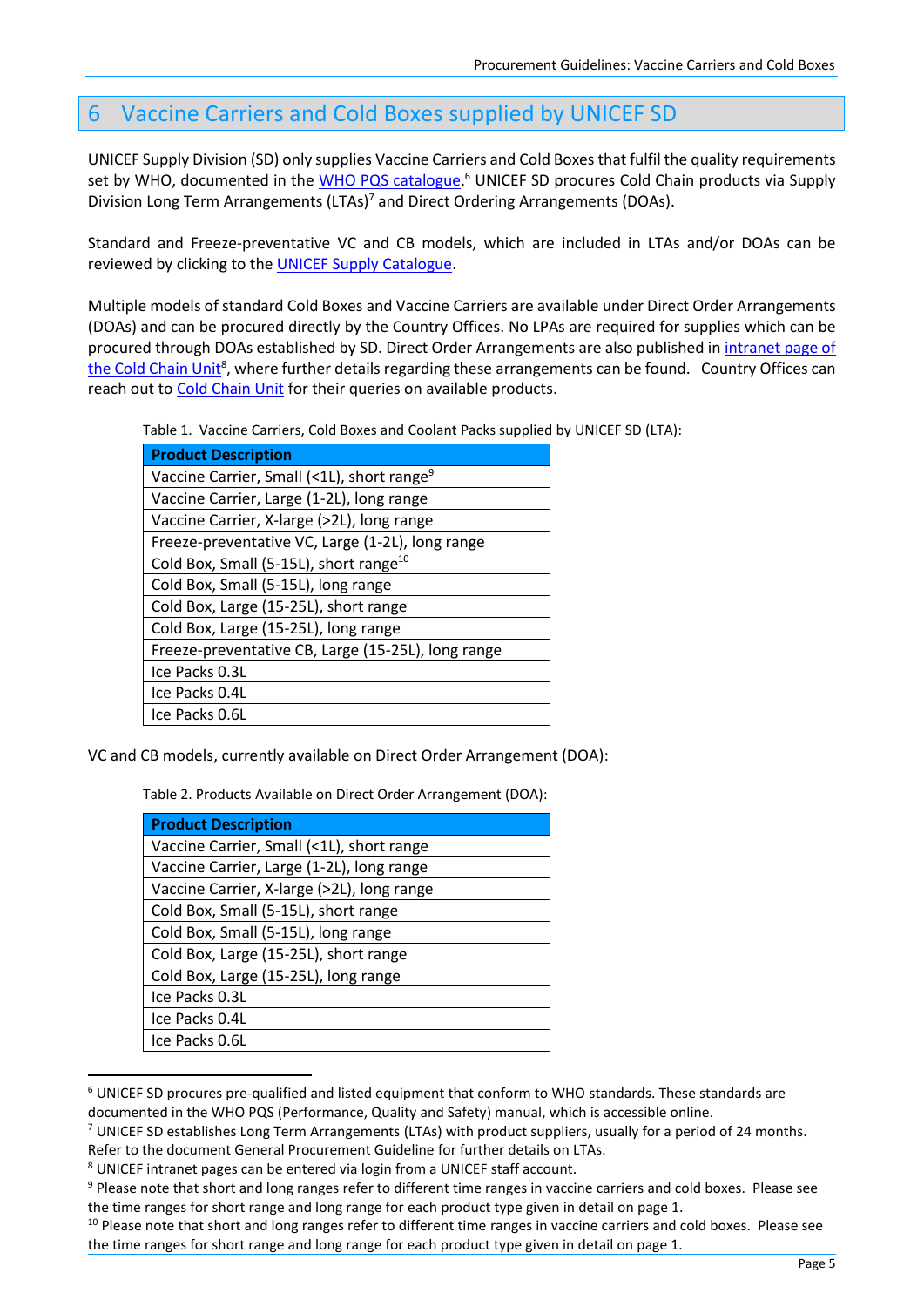#### <span id="page-9-0"></span>7 How to Order

#### <span id="page-9-1"></span>7.1 The Ordering Process

Refer to th[e General Procurement Guidelines](https://www.unicef.org/supply/documents/general-procurement-guidelines-cold-chain-equipment) and the [UNICEF SD Procurement Services](http://www.unicef.org/supply/index_procurement_services.html) website for general guidance on how to order products. Please contact the [Supply Division Cold Chain Unit](mailto:SD.ColdChain@unicef.org) for specific queries related to ordering Vaccine Carriers and Cold Boxes.

#### <span id="page-9-2"></span>7.2 Considerations for Country Offices

- a) Due to the relatively large volume of Vaccine Carriers and especially Cold Boxes the standard mode of shipment is usually by sea freight. Air freight is used only for small quantities or emergency orders. Estimated Weight and Volume for Vaccine Carriers and Cold Boxes are stated in the item specifications in the UNICEF Supply Division Supply Catalogue. If in doubt, COs can contact UNICEF SD for detailed information on the weight and volume of the different makes and models.
- b) Requests for non-standard items (products not available under SD LTAs and not listed in Supply Catalogue) can add an additional 2-3 months to the procurement process due to necessary tender processing. Supplier lead times may be longer than for LTA standard product.
- c) Based on technical review of incoming country requests for non-standard items, SD may suggest alternative standard items to be procured instead, unless specific reasons prevent the use of standard items.

Please contact the [Supply Division Cold Chain Unit](mailto:SD.ColdChain@unicef.org) for any related queries.

#### <span id="page-9-3"></span>7.3 Delivery lead time

Refer to the section 'When to Order' For further information, refer to the Section 'Estimation of Arrival Date' in the document '[General Procurement Guidelines](https://www.unicef.org/supply/documents/general-procurement-guidelines-cold-chain-equipment)'.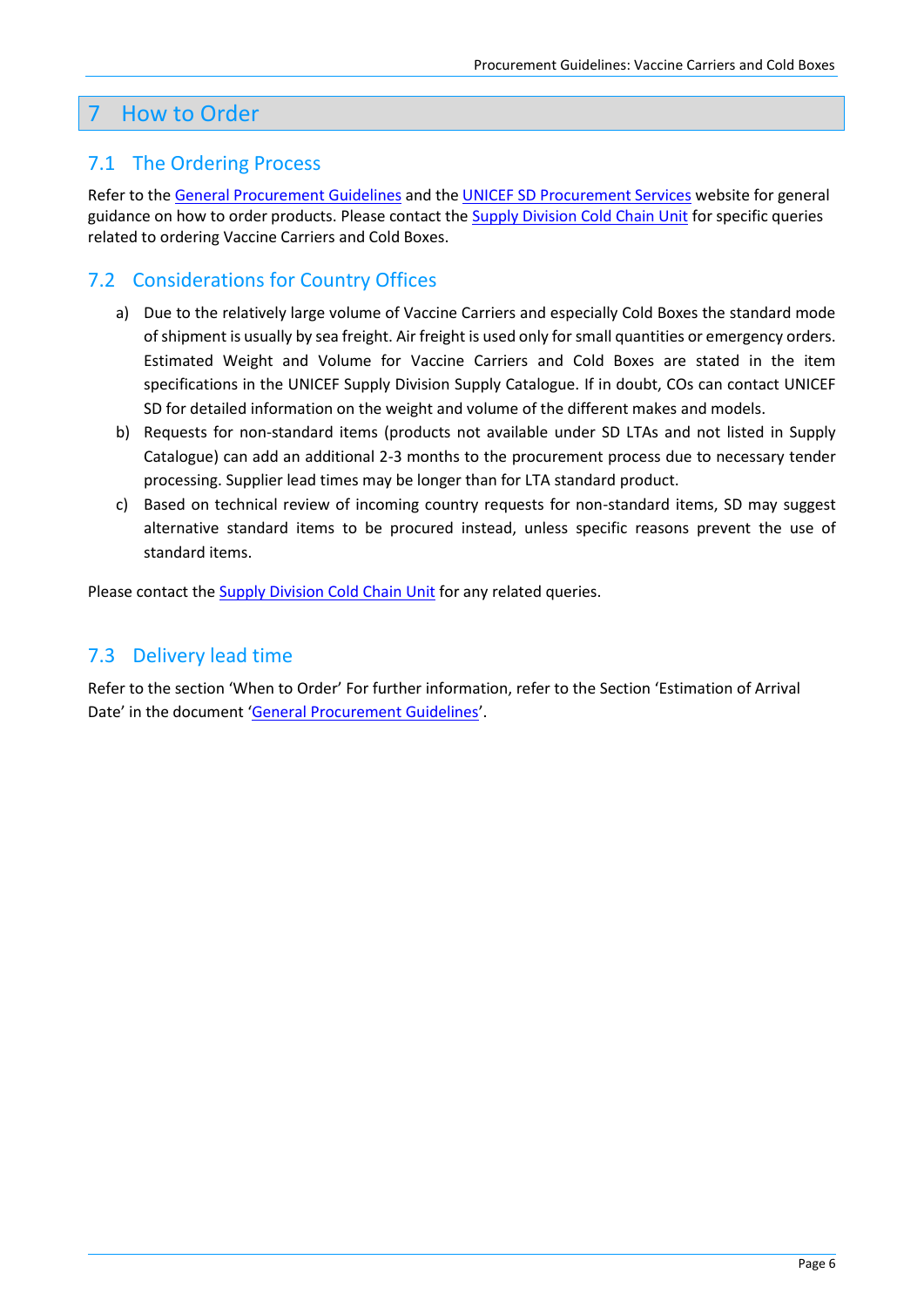#### <span id="page-10-0"></span>Annex 1: Additional Resources

Links to additional resources on Vaccine Carriers and Cold Boxes.

| Description                             | Source                                                                  |
|-----------------------------------------|-------------------------------------------------------------------------|
| Implementation of Freeze Preventive     | Web-link will be shared once the document is finalized and published by |
| Equipment for Immunization Programs     | WHO-PQS Working group & UNICEF-PD.                                      |
| by WHO-PQS Working Group & UNICEF-      |                                                                         |
| PD, 2021.                               |                                                                         |
| WHO-PQS Catalogue, E004 Insulated       | https://apps.who.int/immunization standards/vaccine quality/pqs cat     |
| <b>Containers Category Page</b>         | alogue/categorypage.aspx?id cat=18                                      |
| How to Use Passive Containers           | https://www.who.int/immunization/documents/financing/who ivb 15.        |
| And Coolant-packs for Vaccine Transport | 03/en/                                                                  |
| and Outreach Operations, WHO Vaccine    |                                                                         |
| Management Handbook                     |                                                                         |
| Module VMH-E7-02.1                      |                                                                         |
| Technet-21 Website link on "Freeze-     | https://www.technet-21.org/en/topics/freeze-prevention                  |
| prevention"                             |                                                                         |
| WHO/IVB/07.09, Aide-mémoire for         | https://www.who.int/immunization/documents/WHO IVB 07.09/en/            |
| prevention of freeze damage to vaccines |                                                                         |
| Handbook for Vaccine and Cold Chain     | <b>UNICEF Website (India)</b>                                           |
| Handlers                                |                                                                         |
| Improved Freeze-Safe Vaccine Carriers   | <b>PATH Website (2014)</b>                                              |
| Preventing Freezing in Cold Boxes and   | PATH Website (2013)                                                     |
| <b>Vaccine Carriers</b>                 |                                                                         |

Note: Users of this manual are invited to suggest additional resource materials, to add to this list.